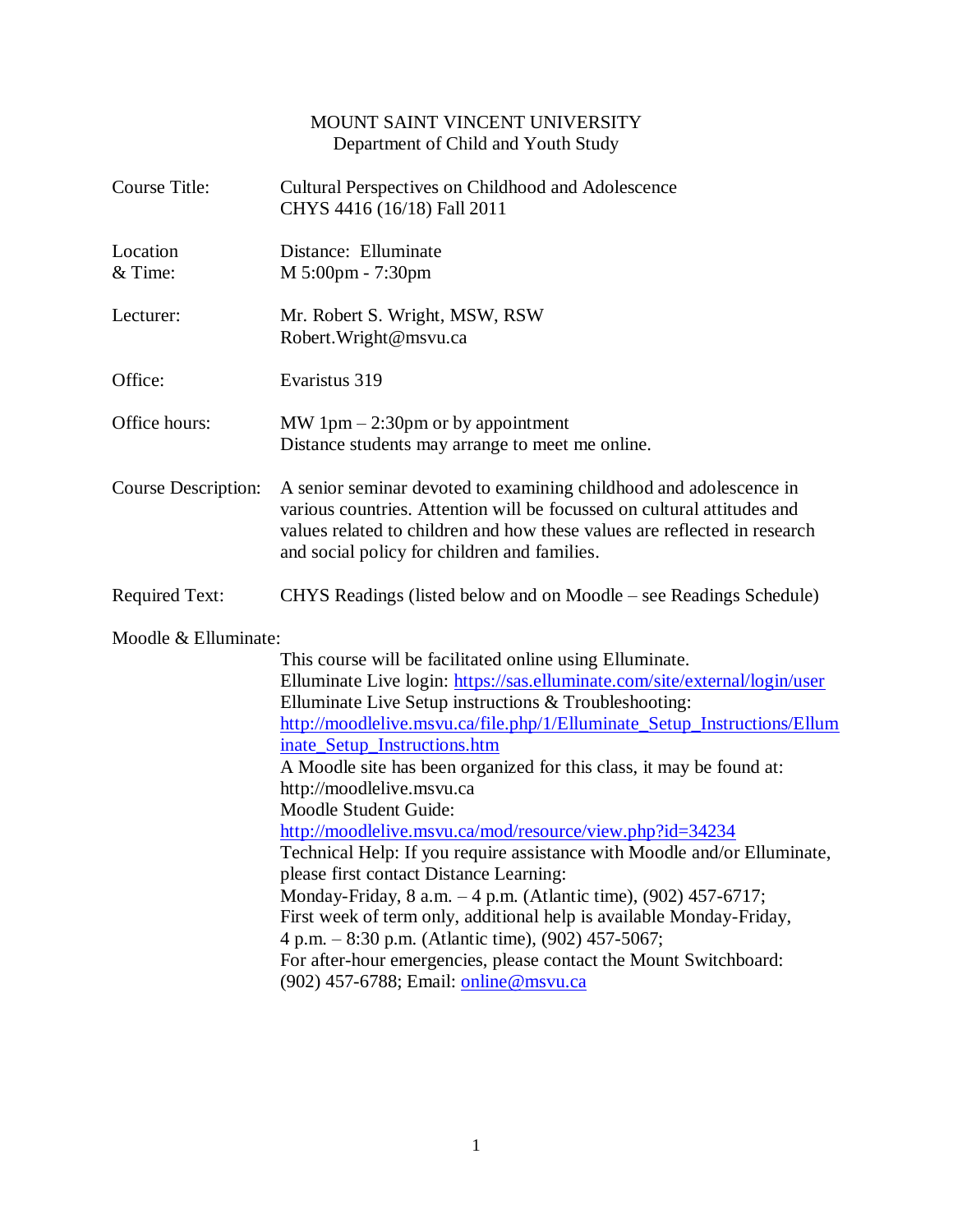Course Expectations: Students are expected to complete the assigned readings in advance of coming to class and to attend class regularly and participate in activities and discussions that occur therein. Students are also expected to submit all assignments by their due dates.

Course Objectives: By the end of this course students will better understand that: 1. Cultural heritage, identity, and contemporary affiliation are as significant as biology and have daily influence and meaning in the lives of many children and their families.

2. Racism is a powerful and malevolent global social context that must be understood as we seek to understand the nature of cultural difference. 3. Human differences and diversity are natural and enhancing to the human experience.

4. Western views and practices related to child development and child upbringing are one of many other culturally-based attitudes and approaches to child-rearing around the globe.

5. Child and youth care practitioners/educators must develop cultural competence in order to foster and promote healthy cultural identities and anti-racist responses to diversity.

Course Requirements:There will be no quizzes or time limited, invigilated exams in this course. Students will be evaluated on their take-home written work and participation in general and specific in-class activities. Students who may request special consideration as a result of a conflict with a deadline for an assignment must do so in advance of the relevant deadline. The maximum length of papers will strictly enforced. All submitted material will be written in APA format and will include a cover page and a reference page (both strictly laid out in APA format) which will count as part of the page limit. Generally it is expected that all papers will include 1 properly cited reference per page (i.e. a 5 page paper will have at least 5 references). This includes reflection papers.

> All assignments should be submitted via Moodle in pdf format. They will be printed and comments will be made on hard copy. **To facilitate the return of papers students will indicate on the cover page of their assignment a fax number to which the hard copy can be sent.** Local students may arrange to pick their papers from the instructor's office during office hours.

#### Reflection Paper:

Students will produce a brief reflection paper in which they consider the meaning and place of culture and race in their lives and professional practice. Students will describe how they identify themselves culturally/racially and what factors have shaped that identity (eg. Family of origin, religious affiliation, choice of peer group). Students will reflect on how their cultural/racial identity has affected their acceptance and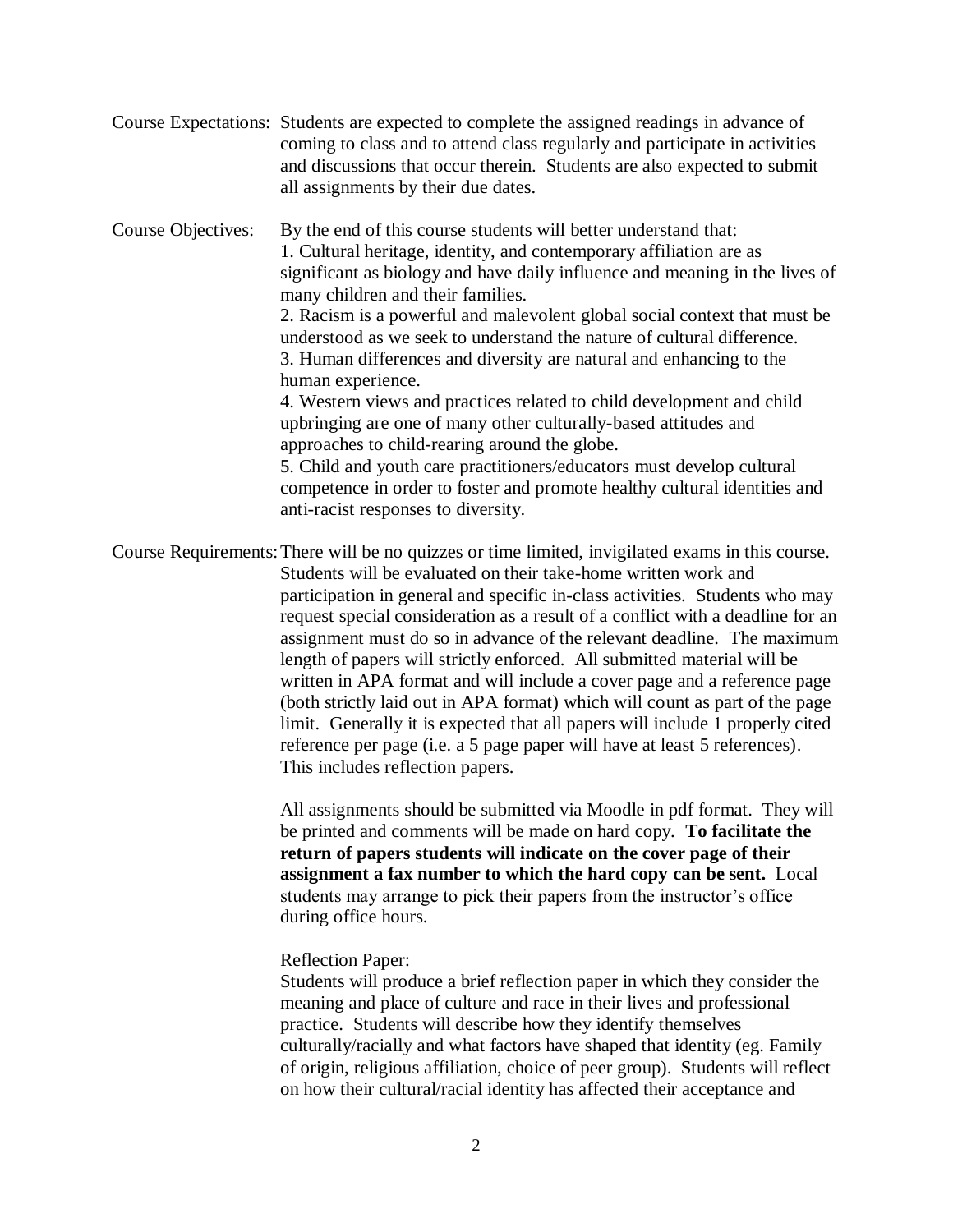experience in school, in the community, and in their profession paying attention particularly to what privilege or disadvantage they have experienced (5 page limit, inclusive of cover page and reference page).

### Research Paper:

Students will prepare a paper with the title: "Race and Culture in XXX: Working with YYY" in which XXX represents the particular setting or field of practice and YYY represents a particular cultural/ethnic or racialized group. The paper will begin by describing the problem or issue under study, will review relevant literature and will propose a practice method, intervention, policy or initiative that would promote improved practice to meet better the needs of the cultural/ethnic or racialized group identified (12 page limit, inclusive of cover page and reference page).

#### Reaction Paper:

Students will prepare a paper describing their personal and professional reaction to the substance of the course. Making reference to particular readings, students will explain how the material has informed their personal knowledge and how it will influence their practice. Students will consider how the course has promoted their cultural competence and will suggest how the course might be improved to that end (6 page limit, inclusive of cover page and reference page).

In-class Activities and Participation:

Most classes will be organized in a fashion that includes some lecture, review of class readings, small group discussions, in class writing assignments, structured activities and discussions of relevant, contemporary issues. Students are expected to demonstrate a working knowledge of the assigned readings and engagement with materials presented in lectures. This is an online course. Students will make use of the technology to make observable their presence and participation in class.

Academic accommodations for students with disabilities: Students who have a disability and who require academic accommodations must register with Disability Services (http://www.msvu.ca/disabilityservices) as early as possible in order to receive accommodations.

## Penalties: Students are responsible for ensuring that they have met the prerequisite and other criteria for admission to the class and have properly registered for it. Failure to do so will result in no grade being submitted. Students who submit late assignments without receiving accommodation for same will lose one grade letter penalty (ex. an A paper will receive a B).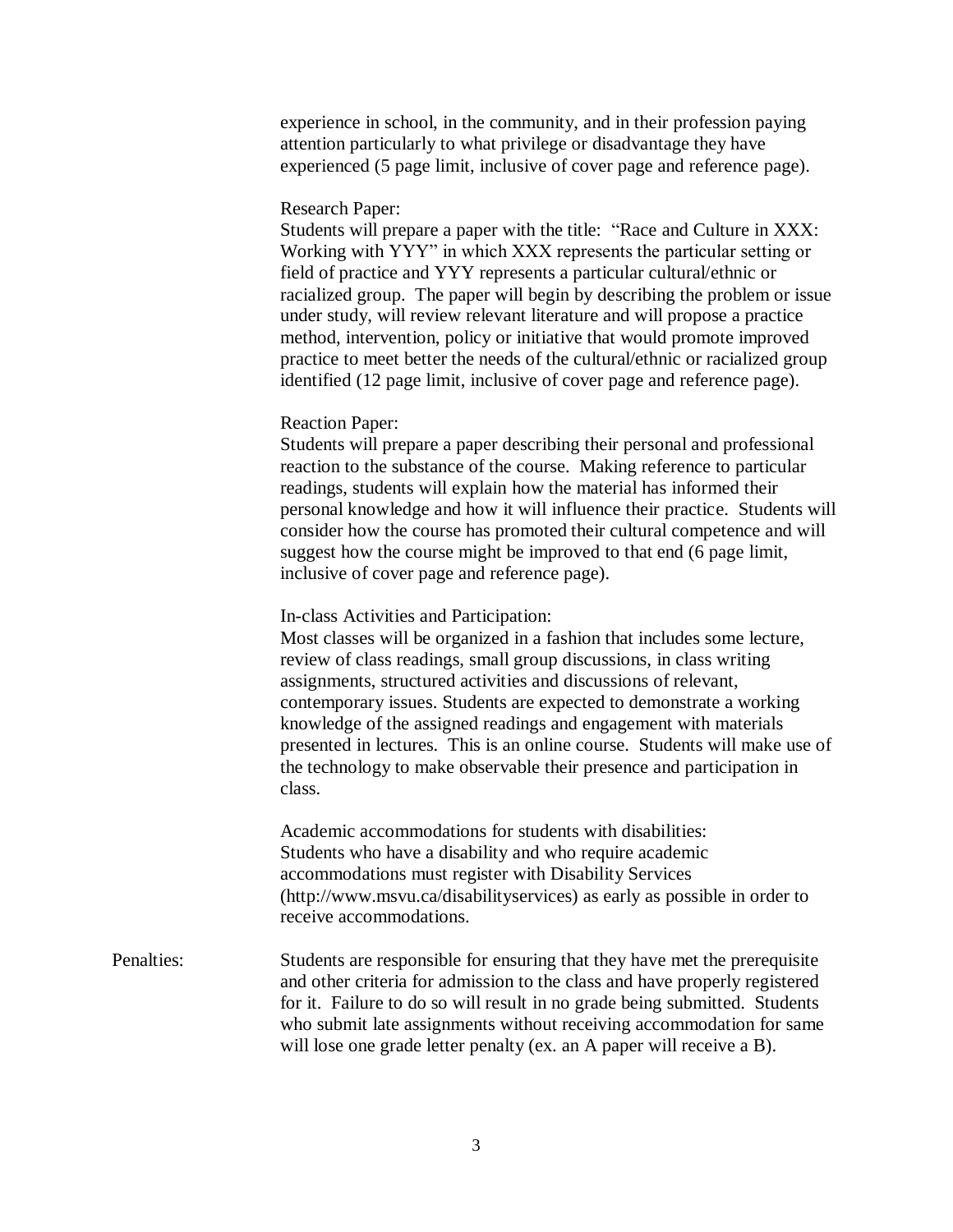| Evaluation: |                                                                                                              | Unless otherwise negotiated (we will discuss the concept of flexible<br>evaluation in class), students will be evaluated on the assigned material<br>using the following weighting: |                                                                                                                                                                                                                                                                                                                                                                                                                                                                                                                                        |  |
|-------------|--------------------------------------------------------------------------------------------------------------|-------------------------------------------------------------------------------------------------------------------------------------------------------------------------------------|----------------------------------------------------------------------------------------------------------------------------------------------------------------------------------------------------------------------------------------------------------------------------------------------------------------------------------------------------------------------------------------------------------------------------------------------------------------------------------------------------------------------------------------|--|
|             | <b>Reflection Paper</b>                                                                                      | Sept. 26                                                                                                                                                                            | 20%                                                                                                                                                                                                                                                                                                                                                                                                                                                                                                                                    |  |
|             | <b>Research Paper</b>                                                                                        | Oct. 17                                                                                                                                                                             | 40%                                                                                                                                                                                                                                                                                                                                                                                                                                                                                                                                    |  |
|             | <b>Reaction Paper</b>                                                                                        | Dec. 7                                                                                                                                                                              | 20%                                                                                                                                                                                                                                                                                                                                                                                                                                                                                                                                    |  |
|             | <b>In-Class Participation</b>                                                                                | Ongoing                                                                                                                                                                             | 20%                                                                                                                                                                                                                                                                                                                                                                                                                                                                                                                                    |  |
|             | that circulate widely throughout academia and that are broadly (if<br>evaluation of all written assignments. |                                                                                                                                                                                     | Your instructor will draw upon the normative criteria of academic success<br>oftentimes rather unquestioningly) used as a basis for credentialing<br>students in the academic milieu. They will apply the standards typical for<br>assessing work at an undergraduate level. Please understand that these<br>standards include good writing, thorough research and accurate and<br>complete referencing, with no plagiarizing (plagiarizing is an academic<br>offence). Correct use of language is one of the criteria included in the |  |
| Plagiarism: | on the Current Students' page under Academic Offenses."                                                      |                                                                                                                                                                                     | "University regulations on plagiarism and cheating and other academic<br>offenses will be strictly enforced. These regulations including applicable<br>procedures and penalties are detailed in the University Calendar and are<br>posted on department notice boards and on the website at www.msvu.ca                                                                                                                                                                                                                                |  |

Class Agenda And Reading Assignments:

| Date         | Topic                                                                                                                              |
|--------------|------------------------------------------------------------------------------------------------------------------------------------|
| September 12 | <b>Course Outline Review</b>                                                                                                       |
|              | Definitions, Course expectation, Reflections on Video                                                                              |
|              | Video Viewing:                                                                                                                     |
|              | Botkin, Nancy Trites & Prouty, Daniel (1993). For Angela. Montreal:<br>National Film Board of Canada.                              |
|              | (This video will be viewed and discussed in class.)                                                                                |
| September 19 | Understanding the Issues of Culture and Race in Practice                                                                           |
|              | Readings:                                                                                                                          |
|              | Fulcher, Leon C. (1998). Acknowledging culture in child and youth care<br>practice. Social Work Education, 17(3), 321-338          |
|              | Kohl, H. (1994). I won't learn from you: confronting student resistance.                                                           |
|              | In Rethinking our Classroom. Milwaukee: Rethinking our schools<br>Wright, R. S. and Leader, T. (1997). Prevention and treatment of |
|              | addictions among North American persons of African descent: another                                                                |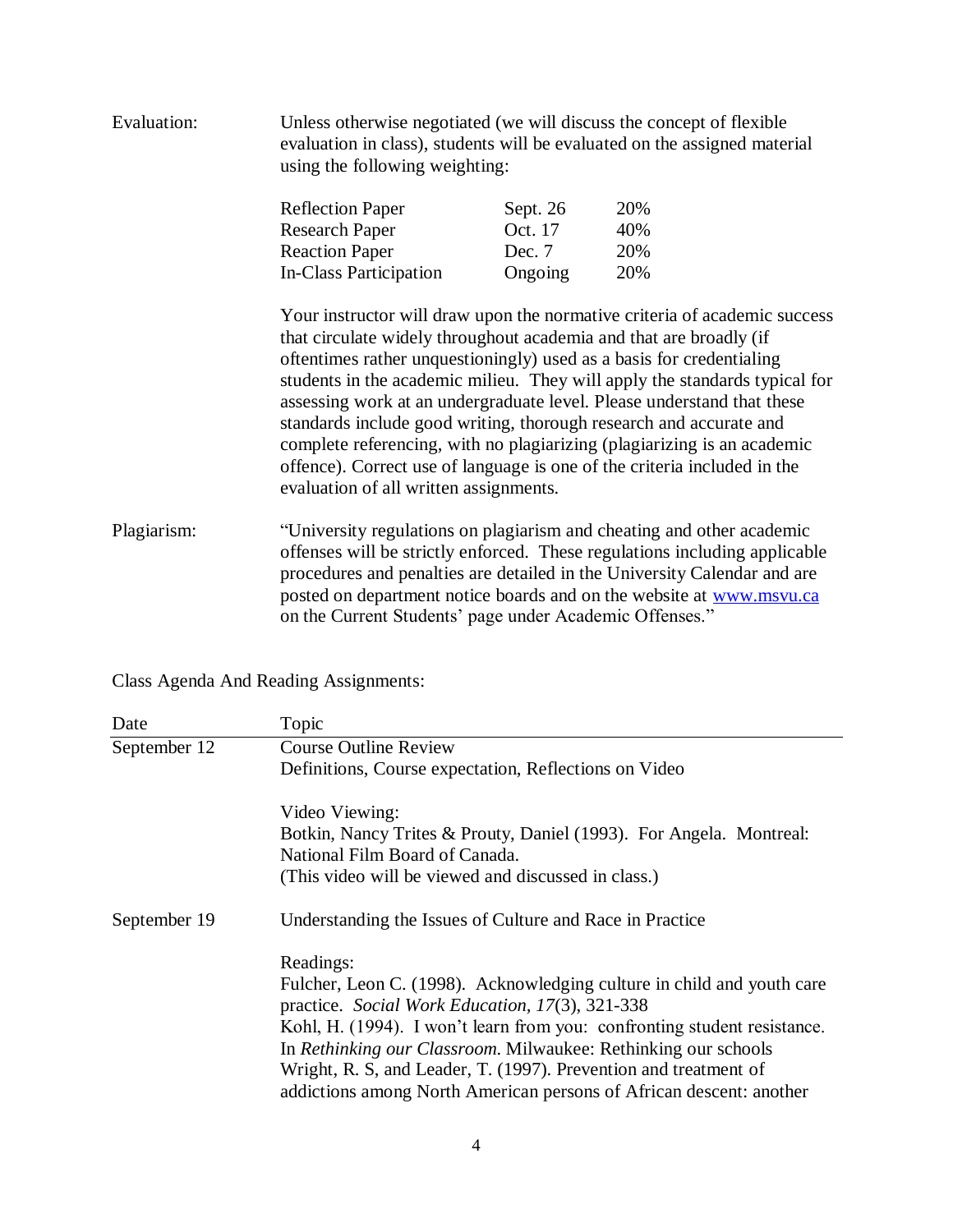|              | look at the disease model. Paper available at:<br>http://www.robertswright.ca/Prevention%20and%20Treatment%20of%20<br>Addictions.pdf                                                                                                                                                                                                                                                                                                                                                             |
|--------------|--------------------------------------------------------------------------------------------------------------------------------------------------------------------------------------------------------------------------------------------------------------------------------------------------------------------------------------------------------------------------------------------------------------------------------------------------------------------------------------------------|
| September 26 | Understanding Cultural Difference and Indigenous Knowledge                                                                                                                                                                                                                                                                                                                                                                                                                                       |
|              | Readings (Students should review the Nichols resource and come to class<br>with an understanding of the words contained therein, i.e. use the<br>dictionary!):                                                                                                                                                                                                                                                                                                                                   |
|              | Nichols, Edwin(~2000). The Philosophical Aspects of Cultural<br>Difference.                                                                                                                                                                                                                                                                                                                                                                                                                      |
|              | Battiste, Marie (2005). Indigenous knowledge: foundations for First<br>Nations. World Indigenous Nations Higher Education Consortium<br>Journal. 2005 Edition. Accessed on August 25, 2011 at: http://www.win-<br>hec.org/docs/pdfs/Journal/Marie%20Battiste%20copy.pdf<br>Di Martino, Emily Comstock (1989). Understanding children from other<br>cultures. Childhood Education, 66, (1), 30-32.                                                                                                |
| October 3    | <b>Understanding Racism</b>                                                                                                                                                                                                                                                                                                                                                                                                                                                                      |
|              | Readings:<br>Santiago-Valles, Kelvin (2003). "Race," labor, "women's proper place,"<br>and the birth of nations. The New Centennial Review, $3(3)$ , 47-69<br>Maxwell, C. V. H. (1999). Race and Servitude: The Birth of a Social and<br>Political Order in Bermuda, 1619-1669. Bermuda Journal of Archaeology<br>and Maritime History, 11, 39-65.                                                                                                                                               |
| October 10   | (Thanksgiving – No Class)                                                                                                                                                                                                                                                                                                                                                                                                                                                                        |
| October 17   | Attunement to Self and Others: Developing Cultural Competence                                                                                                                                                                                                                                                                                                                                                                                                                                    |
|              | Readings:<br>Hoskins, M.L. (1999, April) . Worlds apart and lives together: Developing<br>cultural attunement. Child and Youth Care Forum, 28(2), 73-85.<br>Nova Scotia Department of Health (2005). A Cultural Competence Guide<br>for Primary Health Care Professionals in Nova Scotia. Halifax: Nova<br>Scotia Department of Health. (available online at:<br>http://www.healthteamnovascotia.ca/cultural_competence/Cultural_Comp<br>etence_guide_for_Primary_Health_Care_Professionals.pdf) |
| October 24   | The Experience of Immigrants in North America                                                                                                                                                                                                                                                                                                                                                                                                                                                    |
|              | Readings:<br>Fuligini, A.J. (1998). The adjustment of children from immigrant families.<br>Current Directions in Psychological Service, 99-103.                                                                                                                                                                                                                                                                                                                                                  |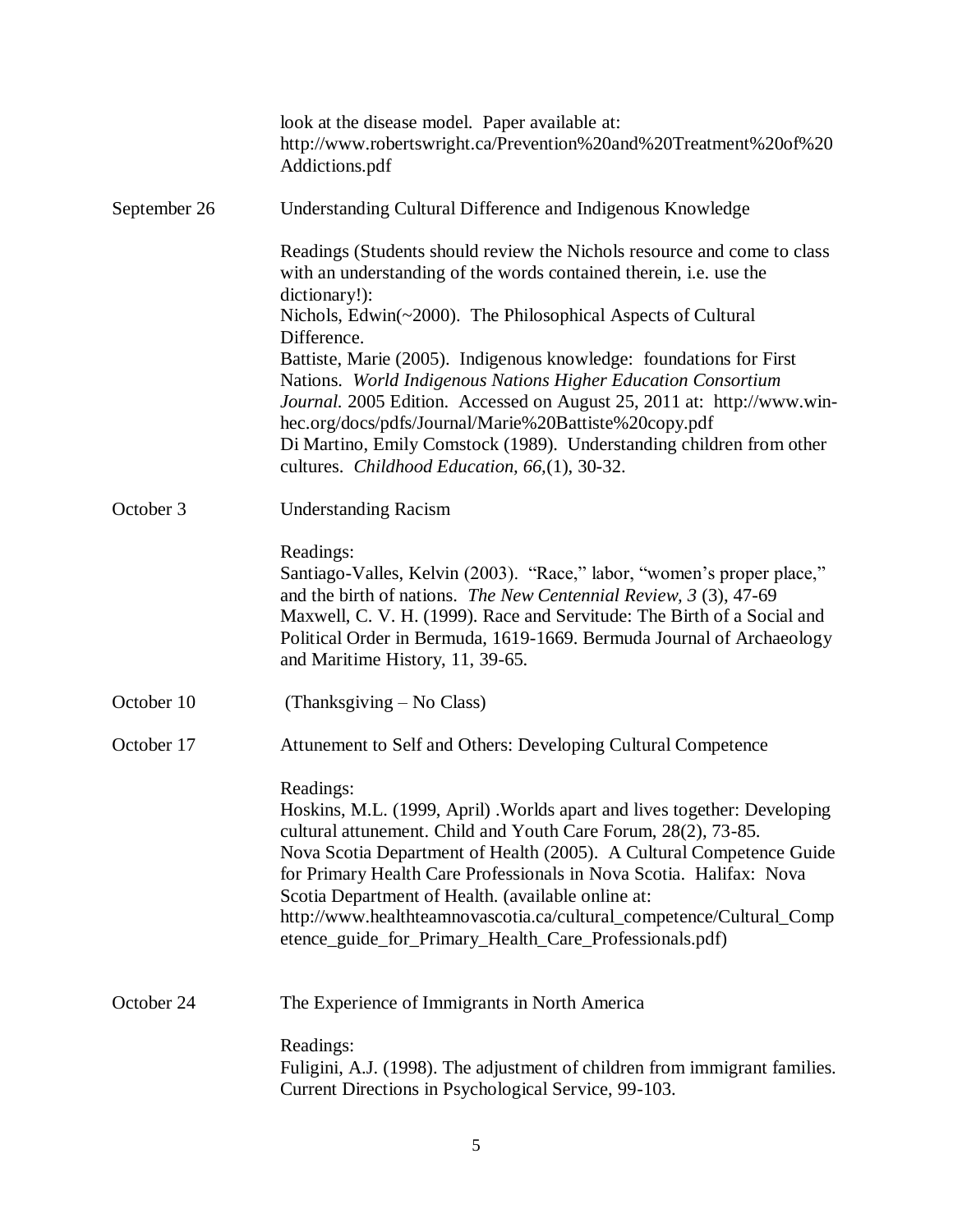|             | Shields, Margie K. and Behrman, Richard E. (2004). Children of<br>Immigrant Families: Analysis and Recommendations. The Future of<br>Children, $14(2)$ , $4-15$ .                                                                                                                                                                                                                                                                                                                                                                                                     |
|-------------|-----------------------------------------------------------------------------------------------------------------------------------------------------------------------------------------------------------------------------------------------------------------------------------------------------------------------------------------------------------------------------------------------------------------------------------------------------------------------------------------------------------------------------------------------------------------------|
| October 31  | Considerations in the Caribbean                                                                                                                                                                                                                                                                                                                                                                                                                                                                                                                                       |
|             | Readings:<br>Pedro, J., & Conrad, D. (2006). Special education in Trinidad and Tobago:<br>Educational vision and change. Childhood Education, 82(6), 324-326.<br>Keon, W.J. (2009). Cuba's system of maternal health and early childhood<br>development: Lessons from Canada. Canadian Medical Association<br>Journal, 180(3), 314-316.<br>Moser, Caroline & van Bronkhorst, Bernice (1999). Youth violence in<br>Latin America and the Caribbean: Costs, causes, and Interventions. LCR<br>Sustainable Development Working Papers (3). Washington DC: World<br>Bank. |
| November 7  | Chinese, Japanese, African, and Scandinavian Early Childhood<br>Development Issues and Approaches                                                                                                                                                                                                                                                                                                                                                                                                                                                                     |
|             | Readings:<br>Che, Y., Hayashi, A., & Tobin, J. (2007). Lessons from China and Japan<br>for preschool practice in the United States. Educational Perspectives,<br>$40(1)$ , 7-12.<br>Nsamenang, A. B. (2007). A critical peek at early childhood care and<br>education in Africa. Child Health and Education, 1(1), 1-12.<br>Smit, M., Knorth, E.J., & Klomp, M. (1997, October). Child and youth<br>care in the Netherlands: Services and developments. Child and Youth Care<br>Forum, 26(5), 311-321. [7]                                                            |
| November 14 | Unit 4: Culturally-Related Youth Identities and Needs                                                                                                                                                                                                                                                                                                                                                                                                                                                                                                                 |
|             | Readings:<br>Hodge, D.R. (2002, January). Working with Muslim youths:<br>Understanding the values and beliefs of Islamic discourse. Children and<br>Schools, 24(1), 6-17.<br>Film (Review prior to coming to class)<br>(African-Canadian Youth - Video: "Speak It!" – online @ NFB.ca)                                                                                                                                                                                                                                                                                |
| November 21 | Queer Youth: Cultural Group or Racialized Minority                                                                                                                                                                                                                                                                                                                                                                                                                                                                                                                    |
|             | Readings:<br>O'Conor, Andi (1994). Who gets called queer in school? Lesbian, gay<br>and bisexual teenagers, homophobia and high school. The High School<br>Journal, 77 (1), 7-12.                                                                                                                                                                                                                                                                                                                                                                                     |